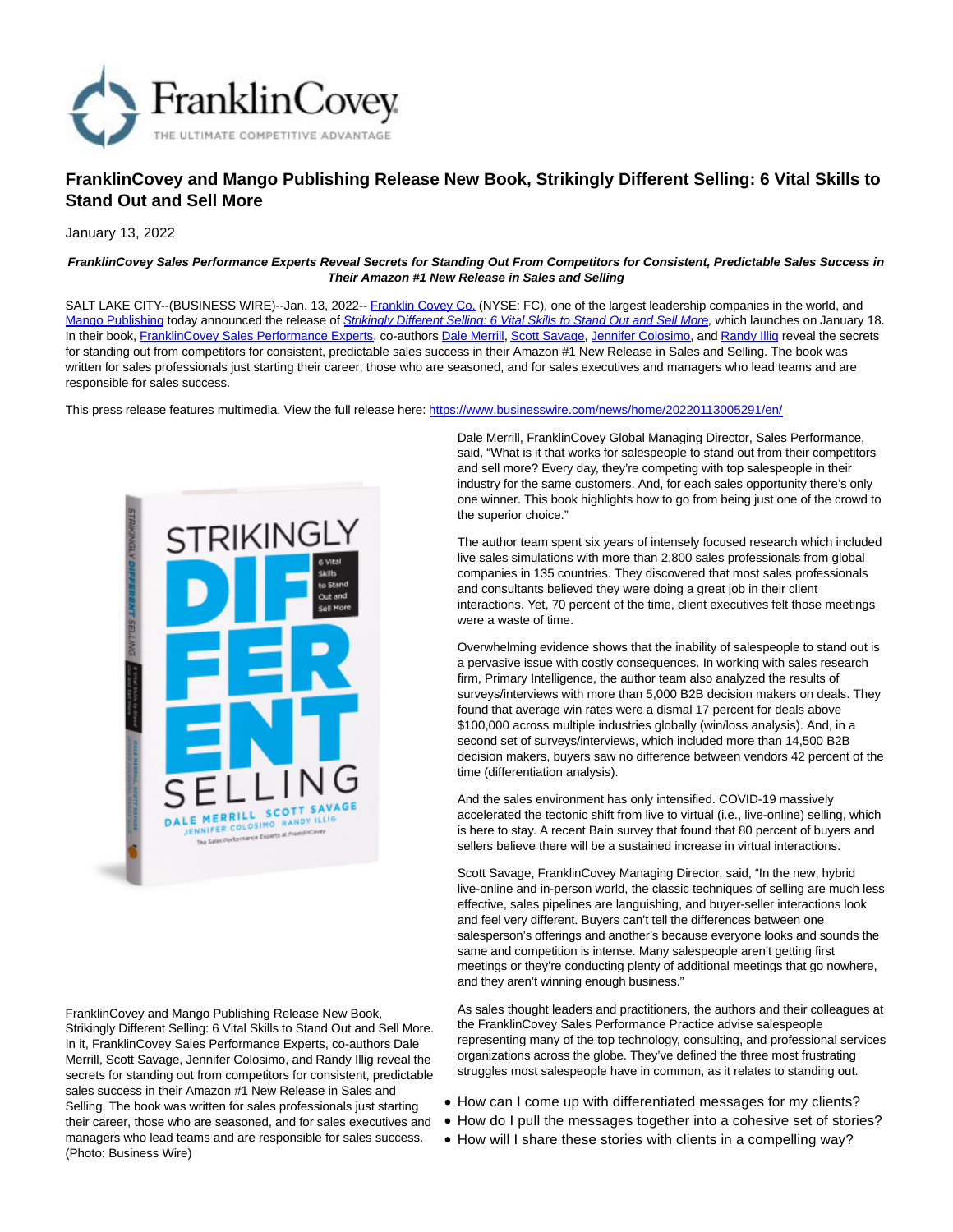Jennifer Colosimo, FranklinCovey President, Enterprise Division, said, "We've helped thousands of salespeople overcome these struggles and gain confidence in their ability to craft, shape, and deliver compelling messages that enable them to stand out from the start to the finish of their sales cycles. We've spent hundreds of hours with client executives discussing, debating, testing and learning together how salespeople could become 'Strikingly Different.' We discovered a simple formula for achieving compelling contrast that thousands of highly successful sales professionals are practicing in client interactions to close business."

# **The Strikingly Different Selling Formula**

- 1. Relevant: Focus on what matters most to the client.
- 2. Distinct: Show something different and better than the competition or status quo.
- 3. Memorable: Make sales messaging "sticky": easy to share and hard to forget.

The authors bring this formula to life through six vital skills top sales performers use to stand out from competitors to win the sale much more often, whether in a live environment or in online sales interactions on video conference platforms.

## **The 6 Vital Skills Top Sales Performers Use to Stand Out and Sell More**

Skill 1: Capture Attention with a Verbal Billboard - Use a verbal billboard. It's the core message for the client. Think and speak in headlines, link to the client's goals and issues, and show 'From-To' client outcomes. Ensure your billboard tells an easy-to-follow story that is compelling, easy to share and hard to forget.

**Skill 2: Create Excitement with Movie Trailers** – Use movie trailers (brief verbal/written communication) to excite the client or prospect to want to meet with you; intrigue them at the start of the meeting or proposal, so they actively engage in a peer-to-peer dialogue with you; and end the meeting with increasing momentum, earning you an invitation for another meeting.

**Skill 3: Build Confidence with Flashbacks and Flashforwards** – Use flashbacks (success stories) on how you've helped other clients by vividly and succinctly sharing how a similar client's outcomes were different and better than what they were previously doing, thanks to your experience in partnering on a solution. Use flashforwards to paint an exciting vision of future events and critical milestones to get to a successful outcome.

**Skill 4: Become Essential with "Why Us!" Differentiators** – Use differentiators to highlight unique differences to help the client see why those differences matter. Include a point of comparison for each difference; briefly describe a unique aspect of what you do that will make a real difference to the client; and explain why each difference will help the client achieve different and better outcomes.

**Skill 5: Get Curious and Find the Gaps** – Discover gaps in the sales process by structuring a conversation to deepen your understanding. Conduct a critical discovery dialogue that identifies the client's real needs, issues, and motivators. Find messaging gaps by shifting conversations from you talking about your solution to mutual exploration of business problems or results the client is trying to solve or achieve.

**Skill 6: Navigate Traffic Lights and Close the Gaps** – Navigate through client questions, pushbacks, challenges, objections and concerns and resolve them with empathy. Engage in real human-to-human dialogue to close gaps and complete the sales process.

These skills will help any sales professional overcome the challenges of standing out in any environment, including the live-online world and in-person interactions. The author team knows how difficult it is to stand out in both worlds.

Randy Illig, FranklinCovey Global Sales Performance Practice Leader, said, "We've all tried, failed, and succeeded in both settings. We've hit and missed sales targets, mastered the online sales environment, and led teams in the pursuit of greatness. This book will change everything you know about sales, how you think, and what you say and do, resulting in shorter sales cycles, better opportunities, stronger client relationships, and bigger sales results."

#### **Implementing Strikingly Different Selling in An Organization**

FranklinCovey's Strikingly Different Selling system (SDS) is complimentary to and integrates easily with all sales methodologies and approaches. SDS helps people engage with clients differently and better to achieve breakthrough outcomes. The SDS system has two interdependent parts: a capabilities engine that instills Strikingly Different mindsets and skills into the DNA of client organizations through focused training and a unique 50-minute weekly process (The Weekly 50) that combines deliberate practice of key skills with feedback and coaching. And a results engine powered by the mobile 4DXOS® app (4 Disciplines of Execution® Operating System), that drives consistent, predictable, measurable results quarter after quarter, year after year. Learn how FranklinCovey's Strikingly Different Selling system can support a team and organization at 1-888-868-1776.

# **TITLE: STRIKINGLY DIFFERENT SELLING: 6 Vital Skills to Stand Out and Sell More**

# **AUTHORS: Dale Merrill, Scott Savage, Jennifer Colosimo and Randy Illig**

**IMPRINT:** Mango Publishing

**PUB DATE:** January 18, 2022

**ISBN:** (print/paperback) 978-1-64250-486-6 (eBook) 978-1-64250-487-3 • \$19.95 • 206 pages • SIZE 5.47 x 8.39

#### **About FranklinCovey**

[FranklinCovey i](https://cts.businesswire.com/ct/CT?id=smartlink&url=http%3A%2F%2Fwww.franklincovey.com%2F&esheet=52562286&newsitemid=20220113005291&lan=en-US&anchor=FranklinCovey&index=9&md5=c7f2011635141cf6b74b34e40b02a697)s one of the largest leadership companies in the world with operations in over 160 countries. We transform organizations by partnering with our clients to build leaders, teams and cultures that get breakthrough results through collective action, which leads to a more engaging work experience for their people. Available through [FranklinCovey All Access Pass®](https://cts.businesswire.com/ct/CT?id=smartlink&url=https%3A%2F%2Fwww.franklincovey.com%2Fengage-with-us%2Fall-access-pass%2F&esheet=52562286&newsitemid=20220113005291&lan=en-US&anchor=FranklinCovey+All+Access+Pass&index=10&md5=c1334b719fdd2fd3c15ccf8fb80e3ee0), our best-in-class content and solutions, experts, and technology and metrics seamlessly integrate together to ensure lasting behavior change at scale. This approach to leadership and organizational change has been tested and refined by working with tens of thousands of teams and organizations in the past 30 years.

To learn more, visi[t www.FranklinCovey.com a](https://cts.businesswire.com/ct/CT?id=smartlink&url=http%3A%2F%2Fwww.FranklinCovey.com&esheet=52562286&newsitemid=20220113005291&lan=en-US&anchor=www.FranklinCovey.com&index=11&md5=339afa22b37cb0be72e5b46705182064)nd enjoy exclusive content across FranklinCovey's social media channels: [LinkedIn,](https://cts.businesswire.com/ct/CT?id=smartlink&url=https%3A%2F%2Fwww.linkedin.com%2Fcompany%2Ffranklincovey%2F&esheet=52562286&newsitemid=20220113005291&lan=en-US&anchor=LinkedIn&index=12&md5=7c2319bafc2fdb104a7eabde8135e2f4) [Facebook,](https://cts.businesswire.com/ct/CT?id=smartlink&url=https%3A%2F%2Fwww.facebook.com%2FFranklinCovey%2F&esheet=52562286&newsitemid=20220113005291&lan=en-US&anchor=Facebook&index=13&md5=62a458134e42d31e5f2fb48d05196cdd) [Twitter,](https://cts.businesswire.com/ct/CT?id=smartlink&url=https%3A%2F%2Ftwitter.com%2Ffranklincovey&esheet=52562286&newsitemid=20220113005291&lan=en-US&anchor=Twitter&index=14&md5=c7dac5ca2b59ce5385a3bbe29872be14) [Instagram,](https://cts.businesswire.com/ct/CT?id=smartlink&url=https%3A%2F%2Fwww.instagram.com%2Ffranklincovey%2F&esheet=52562286&newsitemid=20220113005291&lan=en-US&anchor=Instagram&index=15&md5=5aa46c1c4b70a9b0510906dd7edd5910) an[d YouTube.](https://cts.businesswire.com/ct/CT?id=smartlink&url=https%3A%2F%2Fwww.youtube.com%2Fuser%2FFranklinCoveyVideos&esheet=52562286&newsitemid=20220113005291&lan=en-US&anchor=YouTube&index=16&md5=8c58f4e627fa3f2a9bdab35c564426d2)